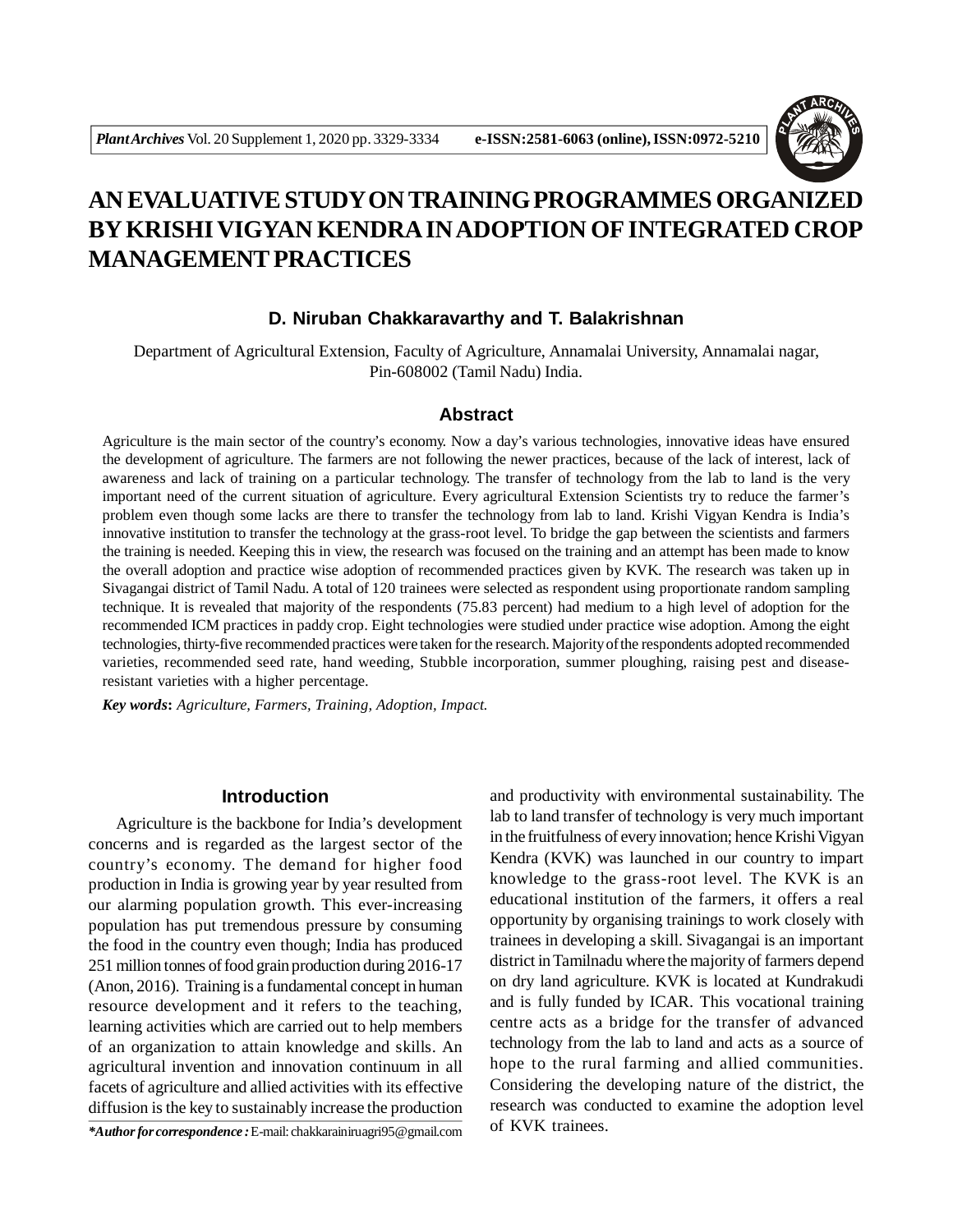# **Materials and Methods**

This research was taken up in Sivagangai district of Tamil Nadu. The sivagangai district comprises of eight taluks namely, Sivagangai, Manamadurai, Ilayankudi, Devakottai, Karaikudi, Thirupathur, Thiruppuvanam and Kalayarkovil. Among the eight taluks, Ilayankudi, Thirupathur and Kalayarkovil were selected based on the trainees list obtained from the KVK. A list of total villages was collected from Krishi Vigyan Kendra, Kundrakudi. From the list, four villages namely Kallankuthu, Kalayarkovil, Ammanendal and Salaikiramam were selected purposively because of the maximum numbers of trainees participated in the topic Integrated Crop Management practice. The Integrated Crop Management topic was purposely selected as the research focussed on Agriculture. A list of trainees who attend the training on Integrated Crop Management on paddy was obtained. To know the impact of training programmes organised by KVK a sample size of 120 respondents were selected purposively for the research. The numbers of respondents for each village were selected using a proportionate random sampling technique. The extent of adoption was taken for the research. The 8 technologies were selected in consultation with the specialists and officials of Krishi Vigyan Kendra, Kundrakudi. The data were collected with the help of well-structured and pre-tested interview schedule. The ex-post facto research design was used for the research. The statistical tools like percentage analysis and cumulative frequency method are used.

## **Results and Discussion**

The adoption of recommended technologies by the farmers is the prime importance of the KVK. In order to ascertain adoption about improved agricultural technologies of paddy crop, the respondents were asked to give the account of a package of practices they followed in ICM for paddy. Adoption quotients for each respondent were calculated and they were classified into three categories of adoptions *viz.* low, medium and highlevel adoption. Knowledge generally leads to adoption. Thirty-five recommended technologies were selected for identifying the extent of adoption among the respondents. Results on the extent of adoption of the technologies are presented in table 1.

It could be observed from the table 1 that 45.83 percent of the respondents fell under medium category followed by 30.00 percent of the respondents fell under high adoption category and 24.17 percent of the respondents fell under low adoption category. Hence it may be inferred that the majority of the respondents (75.83

**Table 1:** Distribution of respondents according to their extent of adoption. (n=120).

| S. No | Category | <b>Number</b> | Percent |
|-------|----------|---------------|---------|
|       | Low      | 29            | 24.17   |
|       | Medium   | 55            | 45.83   |
|       | High     | 36            | 30.00   |
|       | Total    | $\gamma$      | 100.00  |

percent) had medium to the high level of adoption for the recommended ICM practices in paddy crop. This might be due to their medium to the high level of knowledge gained during the training programmes organised by KVK. Therefore, it can be concluded that the KVK is playing a significant role in increasing the adoption level of the respondents. This finding is in line with the findings of Siddardhan (2011) who also reported that respondents had medium to the high level of adoption on recommended practices.

#### **Practice wise adoption of respondents**

The results on the distribution of respondents according to their practice wise adoption of thirty-five recommended technologies were furnished in table 2.

#### **Varieties**

Majority of the respondents (91.66 percent) were adopting the recommended varieties in their cultivation. Selection of a particular variety is one of the important critical factors for obtaining higher yields in any crop. High level of adoption of this practice may be due to the high level of knowledge of the respondents. Moreover, the respondents could get certified seeds of recommended varieties in Government depots and input shops. This would have enabled them to adopt the same. This finding derives support from the findings of Praveen Babu (2014).

## **Seed rate**

It could be seen from table 2 that a higher percentage of the respondents (95.83 percent) had followed the recommended quantity of seed rate. As the majority of the respondents had high knowledge about the recommended seed rate, they might have adopted correctly. During the training programmes organised by KVK, the respondents were made aware of using the recommended seed rate. They were informed that if they use excess seed rate, then they had to go for thinning operation due to excess plant growth. This leads to waste of time, money and labour. Hence the respondents would have adopted the exact seed rate.

## **Seed treatment**

The mean adoption percentage score for seed treatment was calculated as 57.70 percent. Among the sub-items, more than two-thirds of respondents (69.16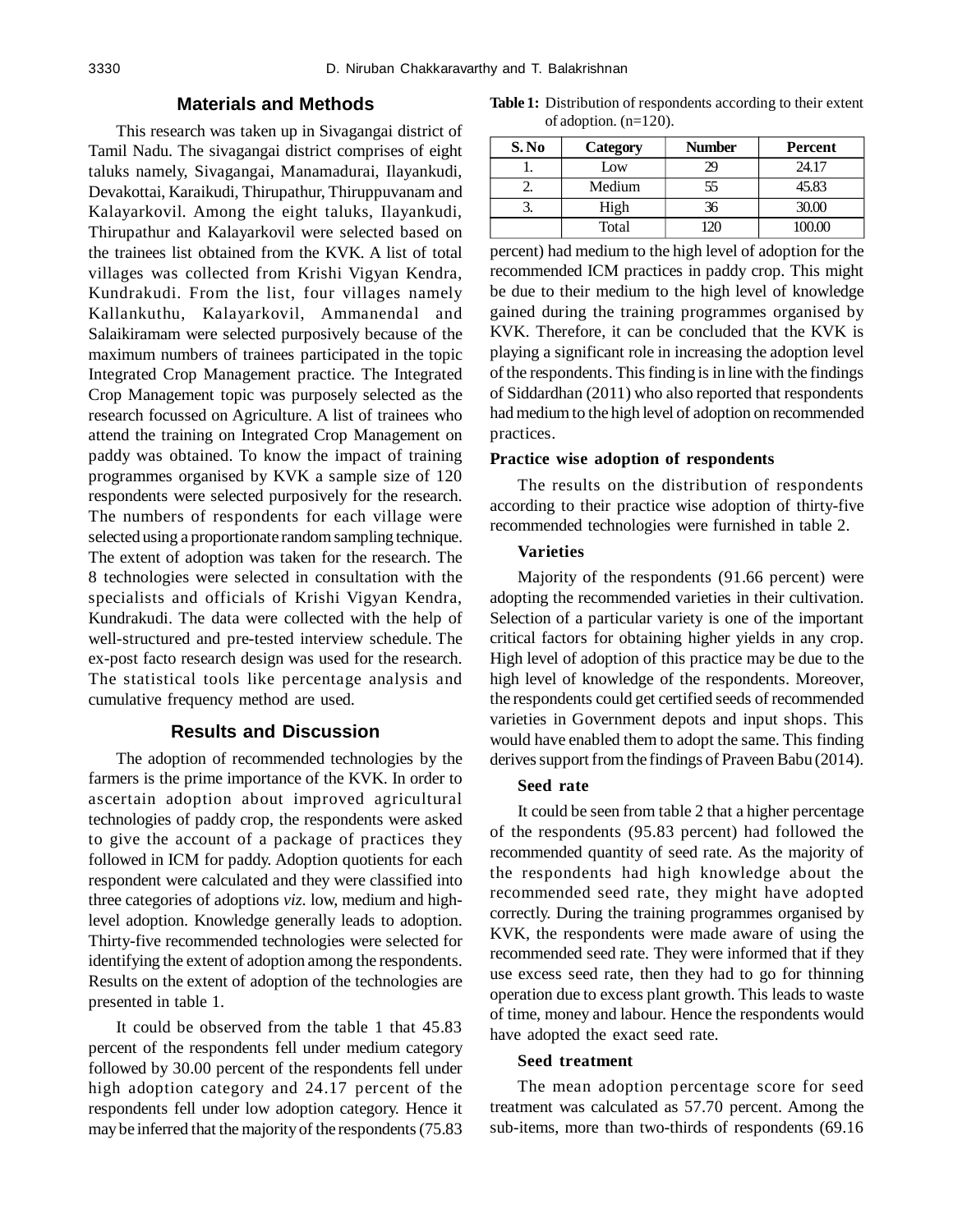| S. No                     | <b>Practices</b>                                                                  | <b>Number</b>          | Percent        |
|---------------------------|-----------------------------------------------------------------------------------|------------------------|----------------|
| I                         | <b>Varieties</b>                                                                  |                        |                |
| 1.                        | Recommended variety                                                               | 110                    | 91.66          |
| $\overline{\mathbf{u}}$   | <b>Seed rate</b>                                                                  |                        |                |
| $\overline{1}$ .          | Recommended seed rate                                                             | 115                    | 95.83          |
| $\overline{\mathbf{m}}$ . | <b>Seed treatment</b>                                                             |                        |                |
| 1.                        | KCL solution recommended for seed hardening                                       | 60                     | 50.00          |
| $\overline{2}$ .          | Pseudomonas fluorescens recommended for seed treatment                            | $\overline{55}$        | 45.83          |
| $\overline{3}$ .          | Bio-fertilizers recommended for seed treatment                                    | $\overline{83}$        | 69.16          |
| $\overline{4}$ .          | Quantity of bio-fertilizers / acre recommended for seed treatment                 | $\overline{79}$        | 65.83          |
|                           | <b>Mean percentage</b>                                                            |                        | 57.70          |
| $\overline{\mathbf{N}}$   | <b>Land preparation</b>                                                           |                        |                |
| $\overline{1}$ .          | Summer ploughing                                                                  | 107                    | 89.16          |
| $\overline{\text{V}}$     | Integrated weed management                                                        |                        |                |
| 1.                        | Recommended time for first-hand weeding                                           | 112                    | 93.33          |
| $\overline{2}$ .          | Recommended time for second-hand weeding                                          | $\overline{95}$        | 79.16          |
| $\overline{3}$ .          | The recommended quantity of pre-emergence herbicides                              | $\overline{45}$        | 37.50          |
| 4.                        | Recommended quantity post emergence herbicides                                    | 20                     | 16.66          |
| VI.                       | Mean percentage                                                                   |                        | 56.66          |
| 1.                        | <b>Integrated nutrient management</b><br>The recommended quantity of FYM per/acre | 97                     | 80.83          |
| $\overline{2}$ .          | Practicing stubble incorporation                                                  | 102                    | 85.00          |
| $\overline{3}$ .          | The recommended quantity of bio-fertilizer                                        | $\overline{40}$        | 33.33          |
| 4.                        | The recommended quantity of NPK per/acre                                          | $\overline{80}$        | 66.66          |
| 5.                        | The recommended quantity of phosphorus for basal application per acre             | 74                     | 61.66          |
| 6.                        | Split doses recommended                                                           | $\overline{60}$        | 50.00          |
| 7.                        | The recommended quantity of zinc sulphate and / acre                              | $\overline{95}$        | 79.16          |
|                           | <b>Mean percentage</b>                                                            |                        | 65.23          |
| $\overline{\mathbf{v}}$   | <b>Integrated pest management</b>                                                 |                        |                |
| A.                        | <b>Cultural practices</b>                                                         |                        |                |
| 1.                        | Summer ploughing (recommended tillage operation)                                  | 110                    | 91.66          |
| $\overline{2}$ .          | Selection of right time of sowing season                                          | 98                     | 81.66          |
| $\overline{3}$ .          | Raising pest and diseases resistant varieties                                     | 105                    | 87.50          |
| 4.                        | Maintenance of weed-free environment                                              | $\overline{102}$       | 85.00          |
| 5.                        | Trimming and plastering of bunds                                                  | 110                    | 91.66          |
|                           | <b>Mean percentage</b>                                                            | 87.49                  |                |
| <b>B.</b>                 | <b>Mechanical practices</b>                                                       |                        |                |
| 1.                        | Removal and destruction of pests in the infected plants                           | 80                     | 66.67          |
| $\overline{2}$ .          | Use of light traps                                                                | $\overline{30}$        | 25.00          |
| $\overline{3}$ .          | Use of yellow sticky traps                                                        | $\overline{22}$        | 18.33          |
| $\overline{4}$ .          | Use of bird perches                                                               | $\overline{45}$        | 37.50          |
| 5.                        | Use of rat trap / Tanjore kitty                                                   | $\overline{75}$        | 62.50          |
|                           | <b>Mean percentage</b>                                                            |                        | 42.00          |
| $\overline{\mathbf{C}}$   | <b>Biological practices</b>                                                       |                        |                |
| 1.<br>$\overline{2}$ .    | Use of beneficial insects.                                                        | 10<br>24               | 08.33<br>20.00 |
| $\overline{3}$ .          | Use of pheromone traps                                                            |                        |                |
|                           | Use of neem and pungam for pest control                                           | $\overline{70}$        | 58.33<br>28.88 |
| D.                        | Mean percentage<br><b>Chemical practices</b>                                      |                        |                |
| 1.                        | Use of recommended dose of insecticides                                           | $\overline{\text{85}}$ | 70.83          |
| $\overline{2}$ .          | Application of soil test based recommended fertilizers                            | $\overline{\omega}$    | 66.66          |
| $\overline{3}$ .          | ETL recommendation for spraying pesticides                                        | $\overline{45}$        | 37.50          |
|                           | <b>Mean percentage</b>                                                            |                        | 58.33          |
| $\overline{\text{VIII}}$  | Disease management                                                                |                        |                |
| 1.                        | Recommended fungicide to control diseases                                         | $\overline{50}$        | 41.66          |

Table 2: Practice wise adoption of the recommended practices.  $(n=120)$ .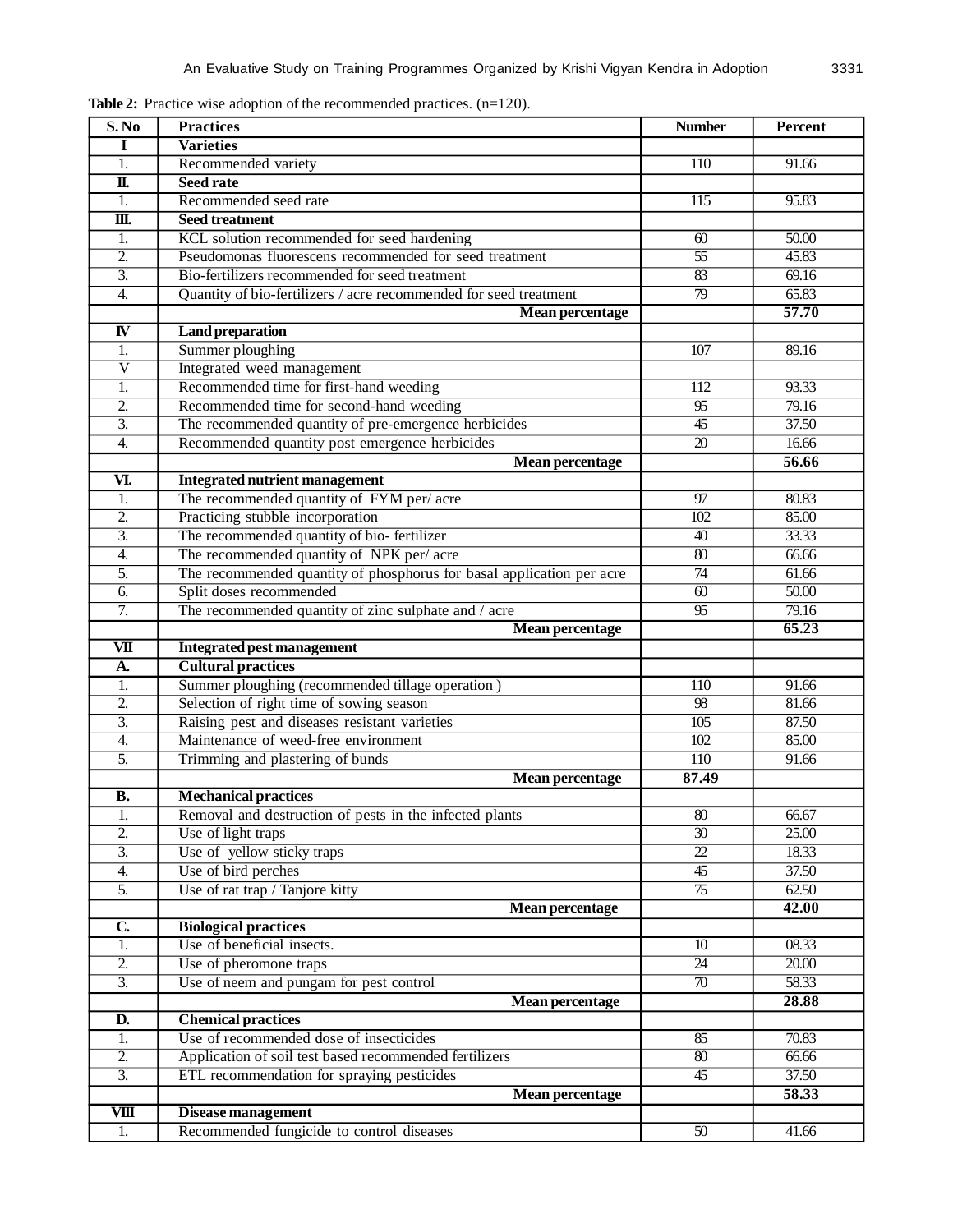percent) adopted recommended bio-fertilizers for seed treatment and 65.83 percent of the respondents adopted the recommended quantity of bio-fertilizers for seed treatment. The bio-fertilizers packets are distributed in all Government depots to the farmers at free of cost. This would have enabled the farmers to adopt the practices. This might be due to their knowledge of these practices. Half the proportion of the respondents (50.00 percent) adopted seed hardening with KCL solution. Poor knowledge about this practice and non-availability of KCL solution may be attributed as the reasons for non-adoption. Less than half the proportion of the respondents (45.83 percent) adopted seed treatment with Pseudomonas fluorescens. The respondents were not known about the importance of pseudomonas fluorescens. In addition, pseudomonas fluorescens is not available in the local input shops. Hence the respondents were unable to adopt this practice.

#### **Land preparation**

It could be observed from table 2 that the majority of the respondents (89.16 percent) adopted the summer ploughing. Majority of the respondents were aware of land preparation to get higher yield and maintaining weedfree condition throughout the crop period. This practice conserves rain water during the summer period and also exposes the egg masses, larvae and pupae of the insect pests to sun light thereby destroying them. This higher knowledge level of the respondents would have resulted in a higher level of adoption of the above-said practices.

#### **Integrated weed management**

The mean adoption percentage score for integrated weed management was 56.66 percent. The recommended time for first-hand weeding (10-15 days after germination) was found to be adopted by 93.33 percent of the respondents and its followed by recommended time for second-hand weeding (30-45 days after first-hand weeding) by 79.16 percent of the respondents. Hand weeding was adopted by most of the respondents because hand weeding is a simple and traditional method. Majority of them rightly perceived that weeds affect the growth of paddy crop that it leads to a reduction in yield and most of them followed the proper time of weeding. In addition, hand weeding helps in better soil aeration and yet it is eco-friendly and also it prevents an environmental hazard. Less than forty percent of the respondents (37.50 percent) followed the recommended quantity of pre-emergence herbicides and only 16.66 percent of the respondents followed the recommended quantity of post-emergence herbicides. As already discussed, the farmers were not aware of postemergence herbicides and their role in weed control. Even though most of the respondents were aware of preemergence herbicides, their adoption level was found to be low. This might be due to the high cost of weedicides and non-availability of labourers for spraying operations. This finding derives support from the findings of BalajiNaik (2011).

# **Integrated nutrient management**

The mean adoption percentage score for integrated nutrient management practices was 65.23 percent. Most of the respondents (85.00 percent) were adopted the practice of stubble incorporation. As the majority of the respondents had appropriate knowledge of this practice, they might have adopted this practice. Moreover, this is a low-cost practice and has major advantages like enrichment of soil fertility, adding organic matter to the soil, reducing the use of chemical fertilizers, etc., as the farmers have experienced these advantages, they would have adopted it. This finding derives support from the findings of Channamallikarjuna (2013)

Recommended quantity of FYM was applied by 80.83 percent of the respondents. Most of the farmers were aware that FYM application will enhance the crop growth and enrich the soil. This might be the reason for better adoption.

Most of the respondents (79.16 percent) had applied zinc sulphate in their field. Most of the respondents had more conviction about the benefits of the application of zinc to overcome nutrient deficiency and also possessed more knowledge of this practice. This might be the main reason for adoption.

The percentage of adoption was medium for the practices namely recommended a quantity of NPK per acre (66.66 percent). Sixty (61.66 percent) of the respondents had adopted the recommended phosphatic fertilizer as basal in their field. This might be due to their better knowledge and adequate availability of phosphatic fertilizers in the input shops. The farmers revealed that application of phosphorous enhances root growth and hence resulted in better crop development. So they were giving the importance to 'phosphorous' application.

Half the proportion of the respondents (50.00 percent) had adopted the recommended split doses of application of N, P and K fertilizers. As this is a routine practice and farmers were convinced on the results of the application of N, P, K fertilizers, they would have adopted the practice. The high cost of fertilizers may be a major reason for non-adoption. One-third of the respondents (33.33 percent) had adopted the recommended quantity of biofertilizers to the main field. This might be due to their poor knowledge. Moreover,the bio-fertilizers are needed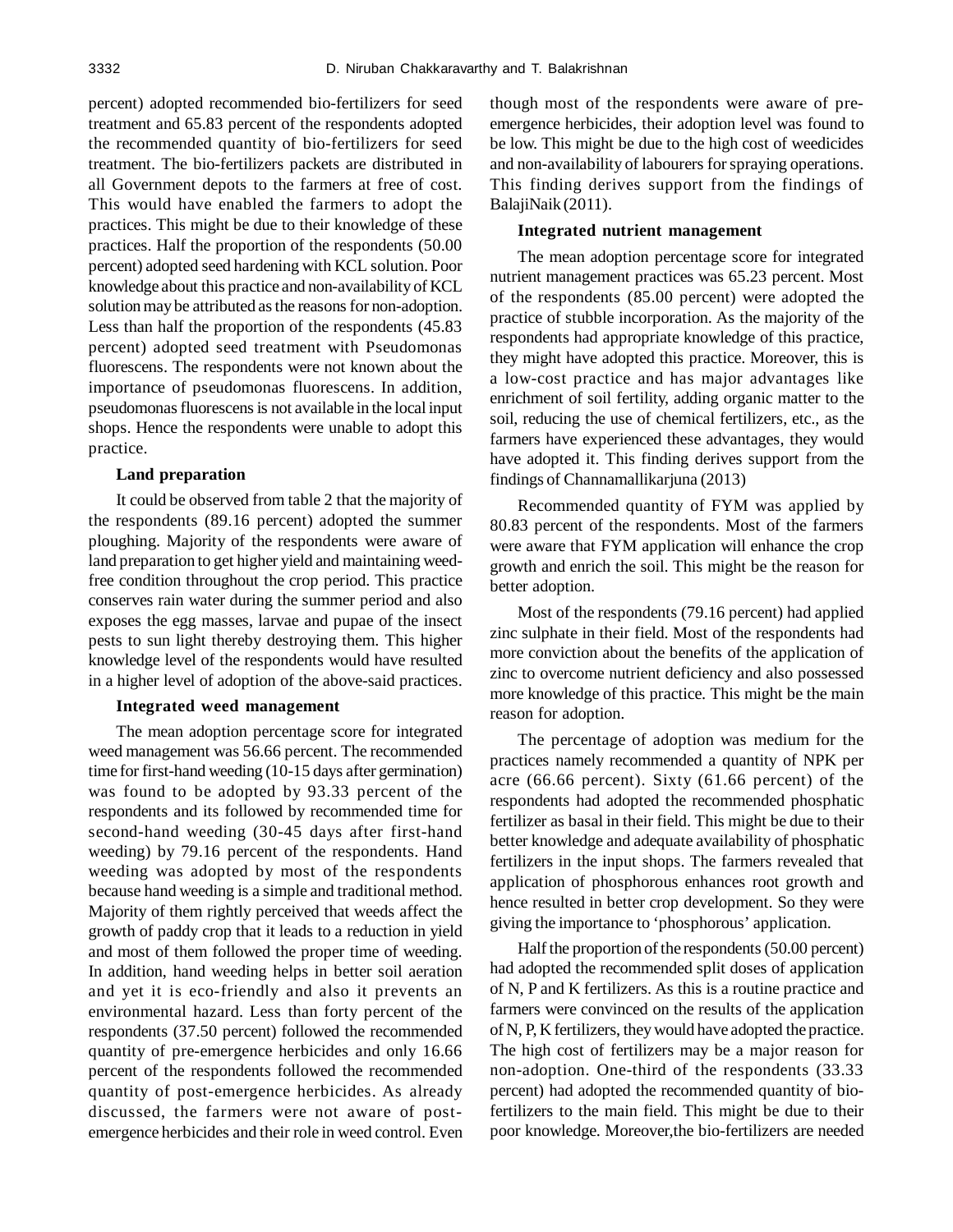in huge quantities for applying in the main field, but they are not available in the input shops and Government depots in larger quantities. This, in turn, would have resulted in poor adoption. This finding derives support from the findings of Siddardhan (2011) and Balakrishnan, (2010).

## **7. Integrated pest management**

Cultural practices: The mean percentage score of adoption for cultural practices was found to be 87.49 percent. High adoption was observed for the cultural practices namely summer ploughing (91.66 percent), trimming and plastering (91.66 percent), raising pest and disease-resistant varieties (87.50 percent), maintenance of weed-free environment (85.00 percent) and selection of right time for sowing season (81.66 percent). As these practices are some extent easy and many farmers had better knowledge gained through training. More experience and better conviction about these practices would have adopted the same.

Mechanical practices: The mean adoption percentage score of 42.00 percent was found under the mechanical practices of Integrated Pest Management.

Two-thirds (66.67 percent) of the respondents had followed the removal and destruction of pests in the infected plants followed by the use of rat trap/Tanjore kitty (62.50 percent). The trainer had given sufficient and alarming information regarding the yield loss occurs by the pest and rats. This alarming information might have cautioned the trainees in acquiring more knowledge which in turn would have helped them to adopt these practices. Low adoption was noticed for the practices like the use of bird perches (37.50 percent), use of light traps (25.00 percent) and use of yellow sticky traps (18.33 percent). The farmers had poor knowledge of mechanical practices of Integrated Pest Management as already discussed. This would have not enabled them to realize the importance of these practices and hence would have resulted in poor adoption.

Biological practices: The mean adoption percentage score for biological practices of integrated pest management was very low (28.88 percent). More than half the proportion of the respondents (58.33 percent) adopted the use of Neem and Pungam for pest control. Neem and Pungam are readily available in the environment and easy to use in the form of leaf, oil and kernel extracts. Moreover, this is an indigenous wisdom possessed by the farmers and they were benefitted by the application of these practices in their fields. They understood that these are eco-friendly practices and hence would control the pests effectively, without harming the environment.

One-fifth of the respondents (20.00 percent) adopted the use of pheromone traps. The low level of adoption may be due to non-availability of traps in the particular location and lack of knowledge in using the traps. Only a meagre proportion (08.33 percent) of the respondents adopted the use of beneficial insects. Majority of the respondents were unaware of the use of beneficial insects as already witnessed. This might be the reason for nonadoption.

Chemical practices: The mean adoption percentage score for chemical methods was found to be 58.33 percent. Majority of the respondents (70.83 percent) had adopted 'recommended dose of insecticides'. This might be due to their more knowledge of these practices. Some of the respondents revealed that they would prefer chemical application due to its immediate effect. Lack of knowledge about pest management techniques, doses of chemicals and non-availability of labour and high cost of chemicals might be the reasons for non-adoption. More than sixty per cent of the respondents (66.66 percent) adopted the application of soil test based recommended fertilizers. Most of the respondents had appropriate knowledge on soil testing and they were visiting KVK lab frequently for soil testing. Regular field visits by the KVK scientists would have helped in creating more awareness about the soil test. These may be attributed to the reasons for better adoption.

The ETL based recommended for spraying pesticides was rightly followed by (37.50 percent) of the respondents. Eventhough KVK imparts training on assessing ETL for various pests in paddy, the farmers felt difficulty in understanding this concept as it was complex to perceive. The farmers revealed that they can gain better knowledge if they were given regular training.

#### **Disease management**

Less than half the proportion of the respondents (41.66 percent) had adopted recommended fungicide for controlling diseases. Lack of interest and high cost of fungicides might be the probable reasons for non-adoption.

## **Conclusion**

Farm productivity increases with an increase in the extent of adoption by the farmers. Based on findings of the study, it can be concluded that three-fourths of the respondents had medium to the high level of adoption of ICM practices. The trainees should be encouraged to strengthen their contact with their KVK scientist to get sufficient information on crop production which helps in increasing the adoption process. The standard of living and the economic status of the farmers were adopting recent technologies. So it's the duty and responsibility of